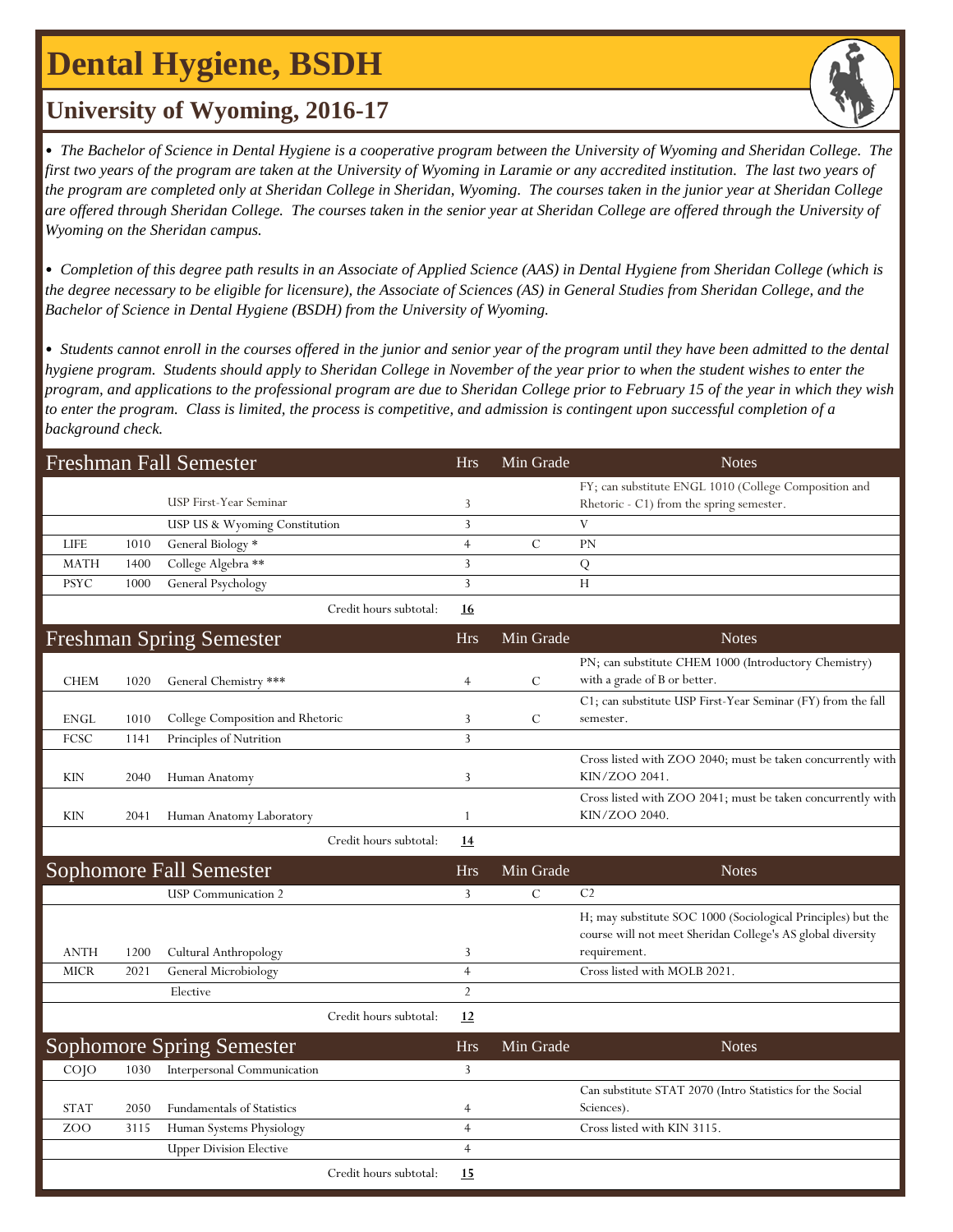# **Dental Hygiene, BSDH**

### **University of Wyoming, 2016-17**

|             |      | Junior Fall Semester (at Sheridan College) | Hrs | Min Grade | <b>Notes</b> |
|-------------|------|--------------------------------------------|-----|-----------|--------------|
| <b>DHYG</b> | 2300 | Preclinical Dental Hygiene                 |     |           |              |
| <b>DHYG</b> | 2305 | Clinical Dental Technology                 |     |           |              |
| <b>DHYG</b> | 2400 | Head, Neck, and Oral Anatomy/Physiology    |     |           |              |
| <b>DHYG</b> | 2405 | Dental Anatomy                             |     |           |              |
| DHYG        | 2450 | Oral Radiology                             |     |           |              |
| <b>DHYG</b> | 2451 | Oral Radiology Lab                         |     |           |              |
| <b>DHYG</b> | 2470 | Orientation to Dental Hygiene              |     |           |              |
|             |      |                                            |     |           |              |

Credit hours subtotal: **15**

|             |      | Junior Spring Semester (at Sheridan College) | <b>Hrs</b> | Min Grade | <b>Notes</b> |
|-------------|------|----------------------------------------------|------------|-----------|--------------|
| DHYG        | 2100 | Dental Health Education                      |            |           |              |
| DHYG        | 2200 | Pharmacology                                 |            |           |              |
| DHYG        | 2210 | Dental Embryology & Histology                |            |           |              |
| DHYG        | 2350 | Clinical Dental Hygiene I                    |            |           |              |
| <b>DHYG</b> | 2420 | Clinical Seminar I                           |            |           |              |
| DHYG        | 2460 | <b>Dental Materials</b>                      |            |           |              |
|             |      | Credit hours subtotal:                       | <u>15</u>  |           |              |

|             |      | Senior Fall Semester (UW at Sheridan College)   | <b>Hrs</b> | Min Grade | <b>Notes</b> |
|-------------|------|-------------------------------------------------|------------|-----------|--------------|
| <b>DHYG</b> | 3230 | Clinical Seminar II                             |            |           |              |
| <b>DHYG</b> | 3300 | Clinical Dental Hygiene II                      |            |           |              |
| <b>DHYG</b> | 3400 | General and Oral Pathology                      |            |           |              |
| <b>DHYG</b> | 3600 | Ethics and Law in Dental Hygiene                |            |           |              |
| <b>DHYG</b> | 3750 | Periodontology                                  |            |           |              |
| <b>DHYG</b> | 3770 | Pain Management                                 |            |           |              |
|             |      | Credit hours subtotal:                          | <u>18</u>  |           |              |
|             |      | Senior Spring Semester (UW at Sheridan College) | <b>Hrs</b> | Min Grade | <b>Notes</b> |

|      |      | <b>USP</b> Communication 3  |            | C3; online course. |
|------|------|-----------------------------|------------|--------------------|
| DHYG | 3250 | Clinical Seminar III        |            |                    |
| DHYG | 3350 | Clinical Dental Hygiene III |            |                    |
| DHYG | 3550 | Community Dental Health     |            |                    |
| DHYG | 3720 | <b>Office Practice</b>      |            |                    |
| DHYG | 3800 | <b>Board Review</b>         |            |                    |
|      |      | Credit hours subtotal:      | <u>16</u>  |                    |
|      |      | <b>TOTAL CREDIT HOURS:</b>  | <u>121</u> |                    |

This is a guide for course work in the major; actual course sequence may vary by student. Please refer to the online student degree evaluation, and consult with an academic advisor.  $\bullet$  Not all courses are offered every semester and some electives may have prerequisites. Students should review the course descriptions in the *University Catalog* and consult with their academic advisor to plan accordingly.

#### **University of Wyoming requirements:**

Students must have a minimum cumulative GPA of 2.0 to graduate. • Students must complete 42 hours of upper division (3000-level or above) coursework, 30 of which must be from the University of Wyoming. • Courses must be taken for a letter grade unless offered only for S/U. • University Studies Program (USP) Human Culture (H) and Physical & Natural World (PN) courses must be taken outside of the major subject, but can be cross-listed with the major.